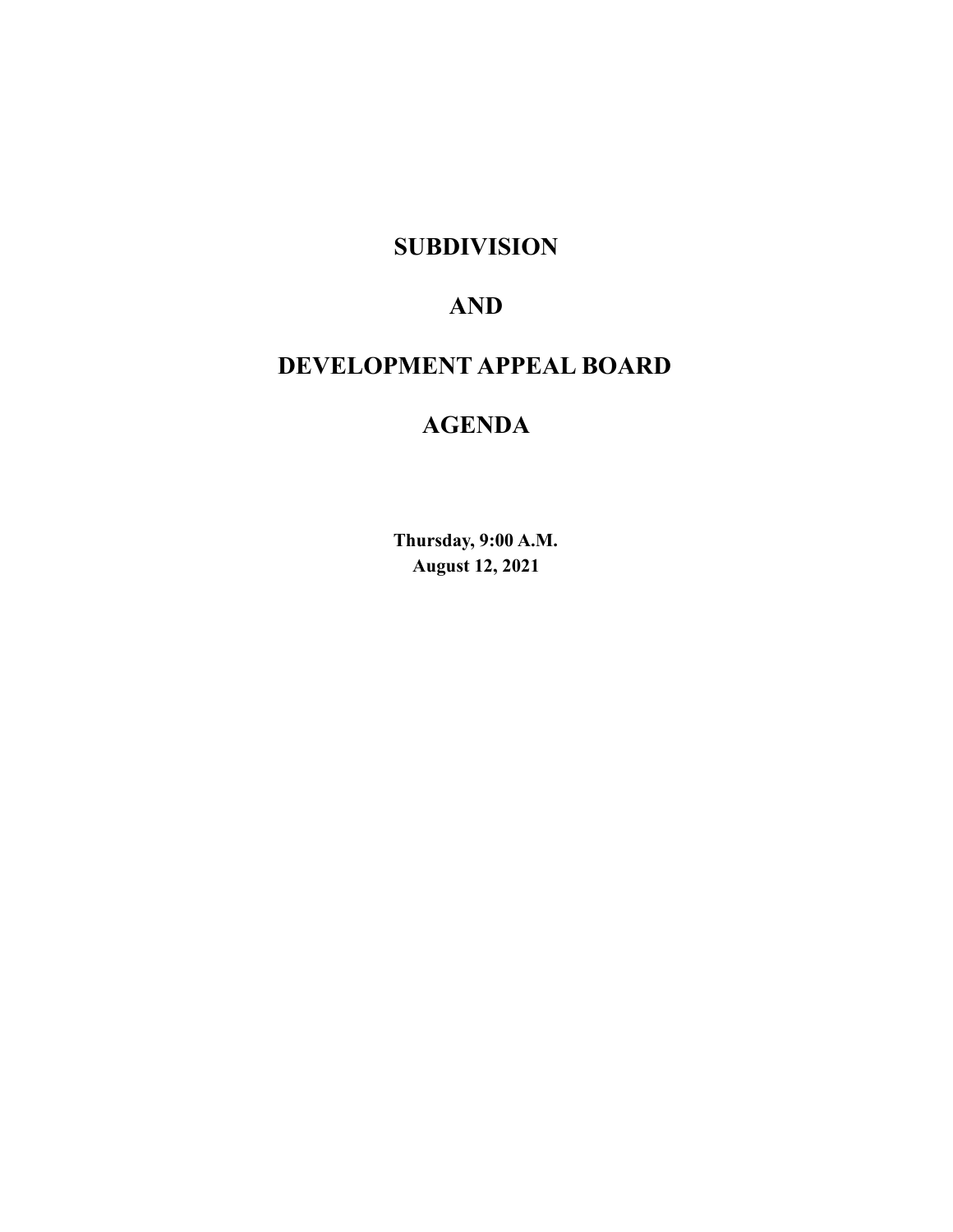| I                | 9:00 A.M.   | $SDAB-D-21-128$ |                                                                                                                                                |
|------------------|-------------|-----------------|------------------------------------------------------------------------------------------------------------------------------------------------|
|                  |             |                 | Construct a Single Detached House with front<br>attached Garage, Unenclosed Front Porch, rear<br>uncovered deck (4.52m x 2.90m), and fireplace |
|                  |             |                 | 12925 - 114 Street NW<br>Project No.: 390606614-002                                                                                            |
| $\mathbf{H}$     | 10:30 A.M.  | SDAB-D-21-130   |                                                                                                                                                |
|                  |             |                 | Install a Freestanding On-Premises Sign<br>(REFINERY CHURCH)                                                                                   |
|                  |             |                 | 3604 - 76 Avenue NW<br>Project No.: 400274542-002                                                                                              |
| Ш                | $1:30$ P.M. | SDAB-D-21-131   |                                                                                                                                                |
| <b>WITHDRAWN</b> |             |                 | Leave as built a Single Detached House.                                                                                                        |
|                  |             |                 | 3810 - Claxton Close SW<br>Project No.: 269011539-002                                                                                          |
|                  |             |                 |                                                                                                                                                |
|                  | NOTE:       |                 | Unless otherwise stated, all references to "Section numbers" in this Agenda<br>refer to the authority under the Edmonton Zoning Bylaw 12800.   |

## **SUBDIVISION AND DEVELOPMENT APPEAL BOARD**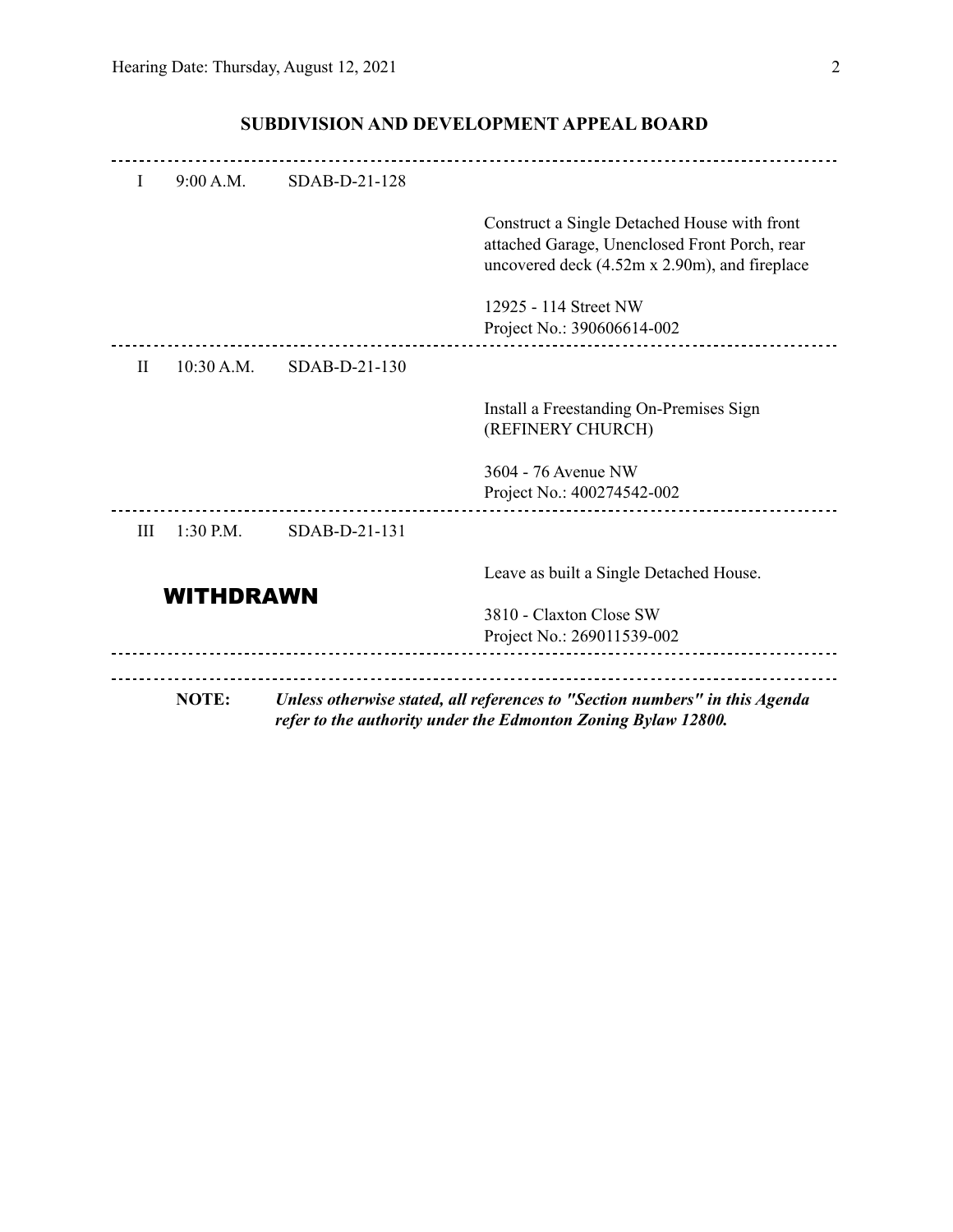## AN APPEAL FROM THE DECISION OF THE DEVELOPMENT OFFICER

| <b>APPELLANT:</b>              |                                                                                                                                                   |
|--------------------------------|---------------------------------------------------------------------------------------------------------------------------------------------------|
| <b>APPLICATION NO.:</b>        | 390606614-002                                                                                                                                     |
| <b>APPLICATION TO:</b>         | Construct a Single Detached House with front attached<br>Garage, Unenclosed Front Porch, rear uncovered deck<br>$(4.52m x 2.90m)$ , and fireplace |
| <b>DECISION OF THE</b>         |                                                                                                                                                   |
| DEVELOPMENT AUTHORITY: Refused |                                                                                                                                                   |
| <b>DECISION DATE:</b>          | July 14, 2021                                                                                                                                     |
|                                |                                                                                                                                                   |
| <b>DATE OF APPEAL:</b>         | July 14, 2021                                                                                                                                     |
| MUNICIPAL DESCRIPTION          |                                                                                                                                                   |
| OF SUBJECT PROPERTY:           | 12925 - 114 Street NW                                                                                                                             |
| <b>LEGAL DESCRIPTION:</b>      | Plan 2923R Blk D Lot 25                                                                                                                           |
|                                |                                                                                                                                                   |
| ZONE:                          | (RF1) Single Detached Residential Zone                                                                                                            |
|                                |                                                                                                                                                   |
| <b>OVERLAY:</b>                | Mature Neighbourhood Overlay                                                                                                                      |
| <b>STATUTORY PLAN:</b>         | N/A                                                                                                                                               |
|                                |                                                                                                                                                   |
|                                |                                                                                                                                                   |

### *Grounds for Appeal*

The Appellant provided the following reasons for appealing the decision of the Development Authority:

> This DP is refused despite the fact that there was only ONE single objection during the whole community consultation process; the reason for refusal being that the proposed development has front garage access which is "not characteristic of the community". Ironically, the single neighbor who objected is the one who has existing front garage access, making his objection unjustified. There are also a few other houses in the neighborhood which have front garage access as well.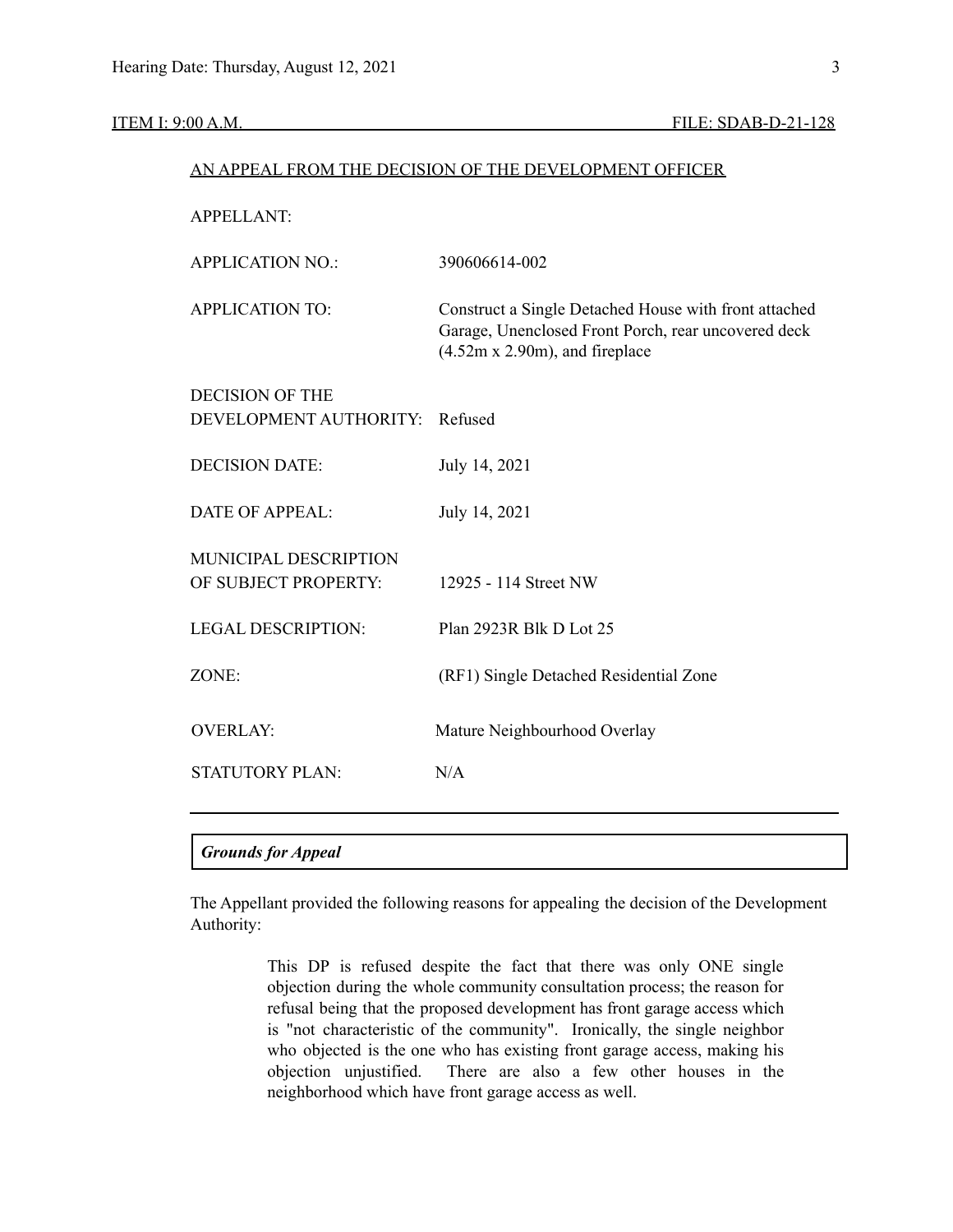#### *General Matters*

#### **Appeal Information:**

The *Municipal Government Act*, RSA 2000, c M-26 states the following:

#### **Grounds for Appeal**

**685(1)** If a development authority

- (a) fails or refuses to issue a development permit to a person,
- (b) issues a development permit subject to conditions, or
- (c) issues an order under section 645,

the person applying for the permit or affected by the order under section 645 may appeal to the subdivision and development appeal board.

...

**(2)** In addition to an applicant under subsection (1), any person affected by an order, decision or development permit made or issued by a development authority may appeal the decision in accordance with subsection  $(2.1)$ .

#### **Appeals**

**686(1)** A development appeal to a subdivision and development appeal board is commenced by filing a notice of the appeal, containing reasons, with the board,

- (a) in the case of an appeal made by a person referred to in section 685(1)
	- (i) with respect to an application for a development permit,
		- (A) within 21 days after the date on which the written decision is given under section 642, or
		- (B) if no decision is made with respect to the application within the 40-day period, or within any extension of that period under section 684, within 21 days after the date the period or extension expires,

or

(ii) with respect to an order under section 645, within 21 days after the date on which the order is made, or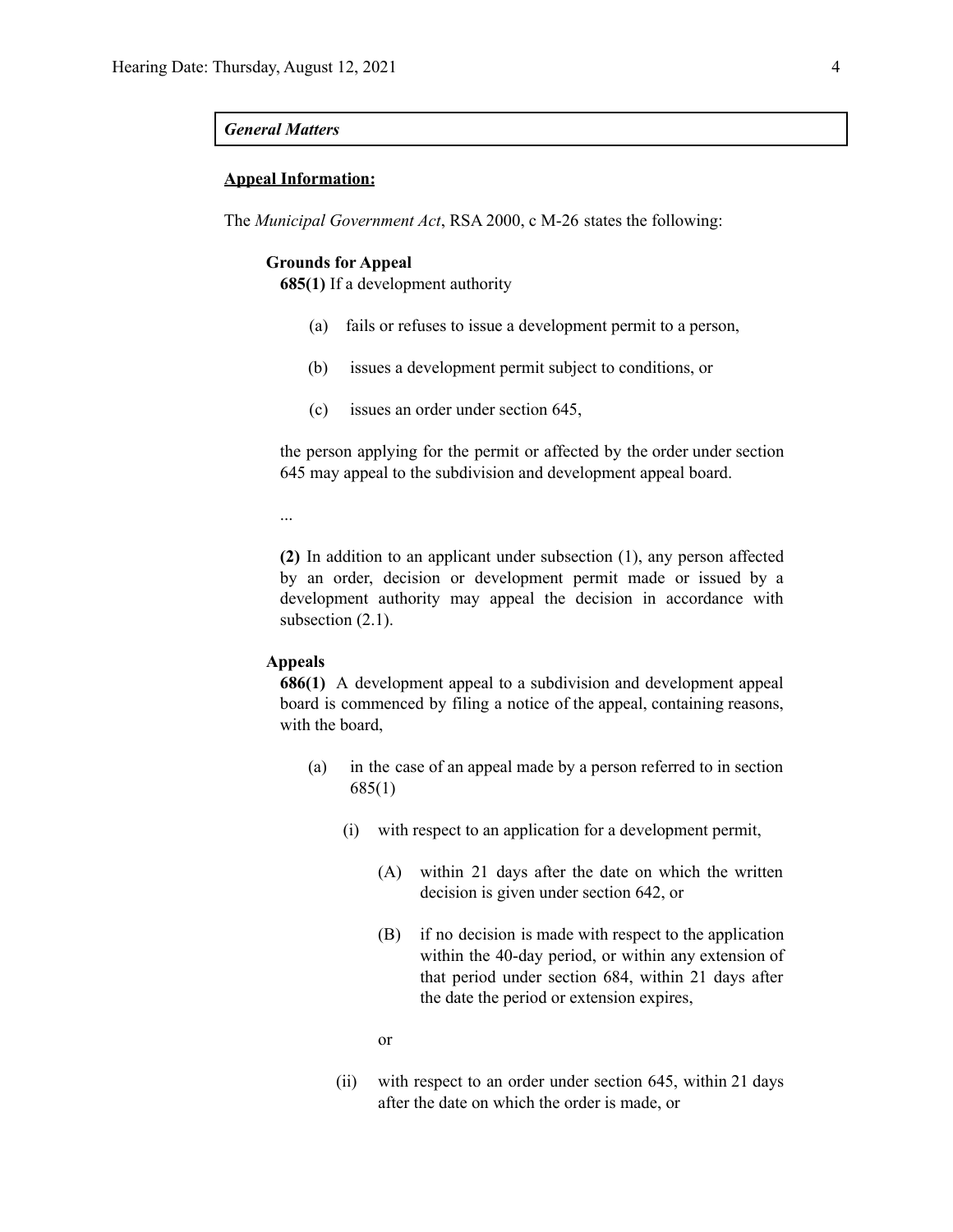(b) in the case of an appeal made by a person referred to in section 685(2), within 21 days after the date on which the notice of the issuance of the permit was given in accordance with the land use bylaw.

#### **Hearing and Decision**

**687(3)** In determining an appeal, the board hearing the appeal referred to in subsection (1)

…

- (a.1) must comply with the land use policies;
- (a.2) subject to section 638, must comply with any applicable statutory plans;
- (a.3) subject to clause (a.4) and (d), must comply with any land use bylaw in effect;
- (a.4) must comply with the applicable requirements of the regulations under the *Gaming, Liquor and Cannabis Act* respecting the location of premises described in a cannabis licence and distances between those premises and other premises;
	- …
	- (c) may confirm, revoke or vary the order, decision or development permit or any condition attached to any of them or make or substitute an order, decision or permit of its own;
	- (d) may make an order or decision or issue or confirm the issue of a development permit even though the proposed development does not comply with the land use bylaw if, in its opinion,
		- (i) the proposed development would not
			- (A) unduly interfere with the amenities of the neighbourhood, or
			- (B) materially interfere with or affect the use, enjoyment or value of neighbouring parcels of land,

and

(ii) the proposed development conforms with the use prescribed for that land or building in the land use bylaw.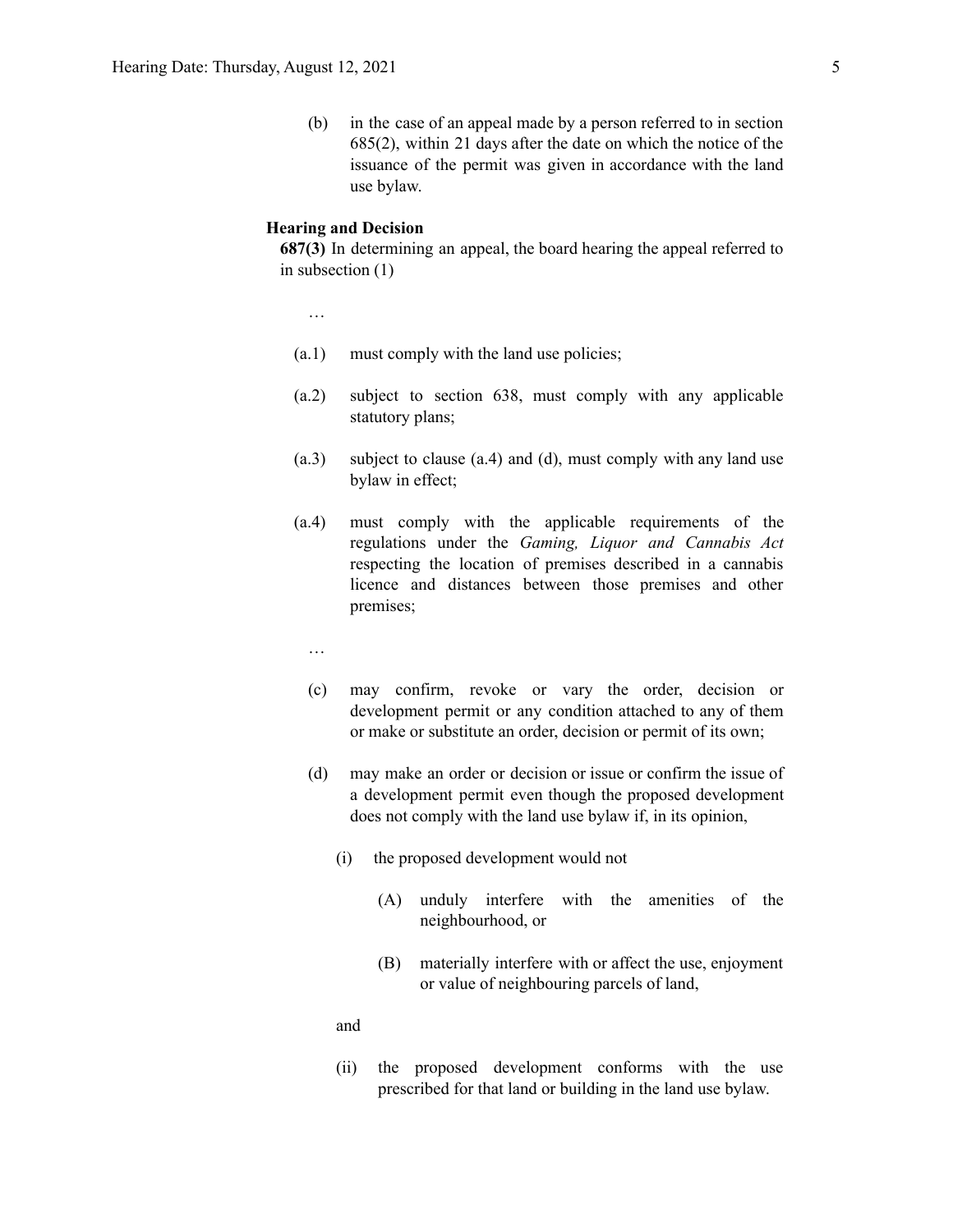#### **General Provisions from the** *Edmonton Zoning Bylaw:*

Under section 110.2(7), **Single Detached Housing** is a **Permitted Use** in the **(RF1) Single Detached Residential Zone.**

Under section 7.2(8), **Single Detached Housing** means:

development consisting of a building containing one principal Dwelling which is separate from any other principal Dwelling or building. This Use includes Mobile Homes which conform to Section 78 of this Bylaw.

Section 110.1 states that the **General Purpose** of the **(RF1) Single Detached Residential Zone** is "to provide for Single Detached Housing while allowing other forms of small scale housing in the form of Secondary Suites, Garden Suites, Semi-detached Housing and Duplex Housing."

Section 814.1 states that the **General Purpose** of the **Mature Neighbourhood Overlay** is:

to regulate residential development in Edmonton's mature residential neighbourhoods, while responding to the context of surrounding development, maintaining the pedestrian-oriented design of the streetscape, and to provide an opportunity for consultation by gathering input from affected parties on the impact of a proposed variance to the Overlay regulations.

#### *Driveway Access*

Section 814.3(17) states Where the Site Abuts a Lane, vehicular access shall be from the Lane and no existing vehicular access from a public roadway other than a Lane shall be permitted to continue."

#### **Development Officer's Determination**

**1. Vehicular Access - Where the Site Abuts a Lane, vehicular access shall be from the Lane and no existing vehicular access from a public roadway other than a Lane shall be permitted to continue (Section 814.3.17).**

**Proposed: The vehicular access is located off of 114 Street (front) instead of the Lane.**

[unedited]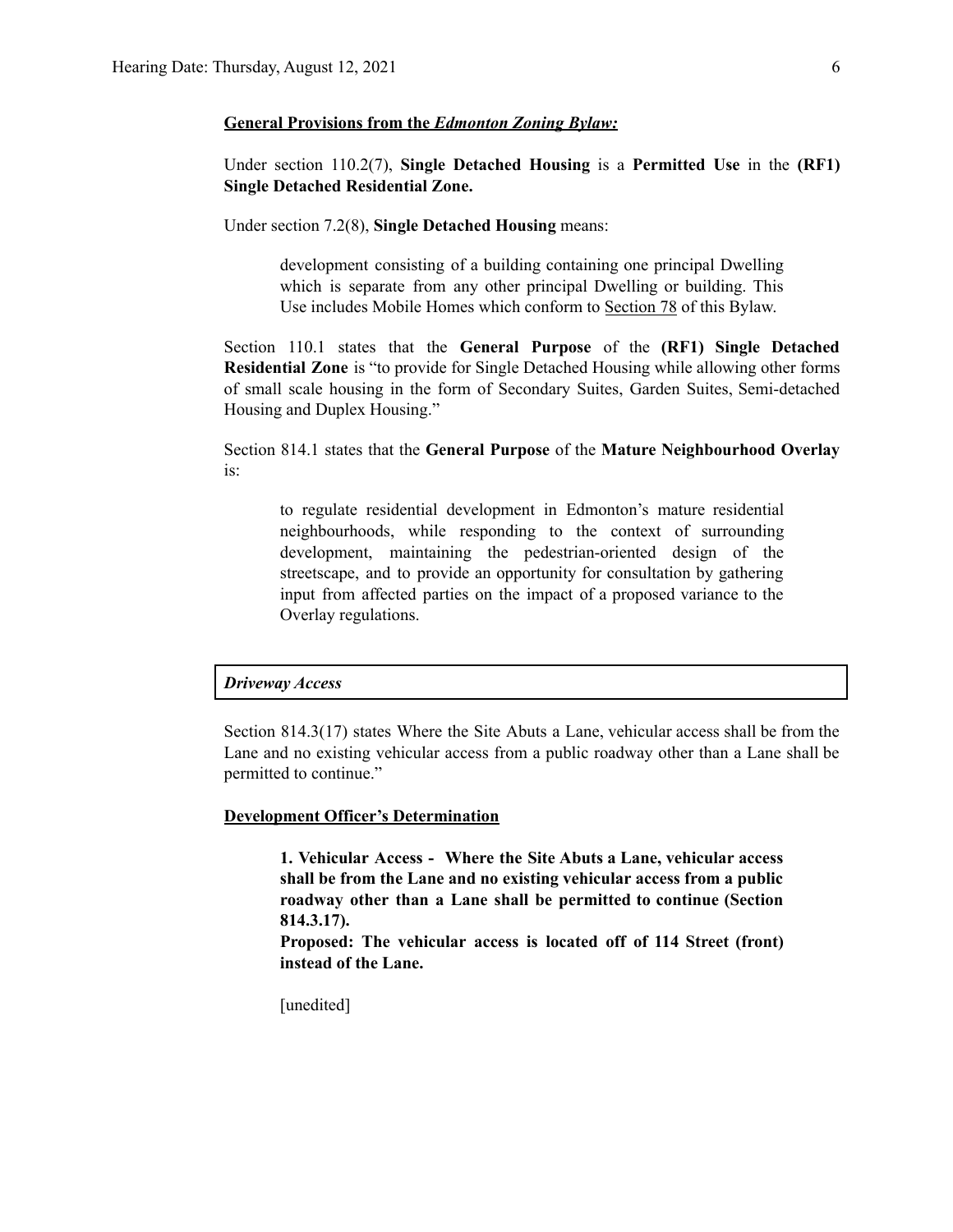#### *Community Consultation*

Section 814.5(1) states the following with respect to Proposed Variances:

When the Development Officer receives a Development Permit Application for a new principal building, or a new Garden Suite that does not comply with any regulation contained within this Overlay, or receives a Development Permit for alterations to an existing structure that require a variance to Section 814.3(1), 814.3(3), 814.3(5) and 814.3(9) of this Overlay:

- a. the Development Officer shall send notice, to the recipient parties specified in Table 814.5(2), to outline any requested variances to the Overlay and solicit comments directly related to the proposed variance;
- b. the Development Officer shall not render a decision on the Development Permit application until 21 days after notice has been sent, unless the Development Officer receives feedback from the specified affected parties in accordance with Table 814.5(2); and
- c. the Development Officer shall consider any comments directly related to the proposed variance when determining whether to approve the Development Permit Application in accordance with Sections 11.3 and 11.4.

| Tier#  | <b>Recipient Parties</b>                                                                                             | <b>Affected Parties</b>                                                                                                                                                                                                                                                                                                          | <b>Regulation of</b><br>this Overlay<br>to be Varied |
|--------|----------------------------------------------------------------------------------------------------------------------|----------------------------------------------------------------------------------------------------------------------------------------------------------------------------------------------------------------------------------------------------------------------------------------------------------------------------------|------------------------------------------------------|
| Tier 1 | land wholly or<br>the<br>Site of the proposed<br>development and the<br>President of each<br><b>Community League</b> | The municipal address The assessed owners of<br>and assessed owners of the land wholly or<br>partially located within a<br>partially located within a $\vert$ distance of 60.0 m of the<br>distance of $60.0$ m of the $\vert$ Site of the proposed<br>development and<br>the<br>President of<br>each<br><b>Community League</b> | 814.3(17)<br>Driveway<br>Access                      |

 $\mathcal{L}_\text{max} = \frac{1}{2} \sum_{i=1}^n \mathcal{L}_\text{max} = \frac{1}{2} \sum_{i=1}^n \mathcal{L}_\text{max} = \frac{1}{2} \sum_{i=1}^n \mathcal{L}_\text{max} = \frac{1}{2} \sum_{i=1}^n \mathcal{L}_\text{max} = \frac{1}{2} \sum_{i=1}^n \mathcal{L}_\text{max} = \frac{1}{2} \sum_{i=1}^n \mathcal{L}_\text{max} = \frac{1}{2} \sum_{i=1}^n \mathcal{L}_\text{max} = \frac{1}{2} \sum_{i=$ 

Section 814.5(2) states: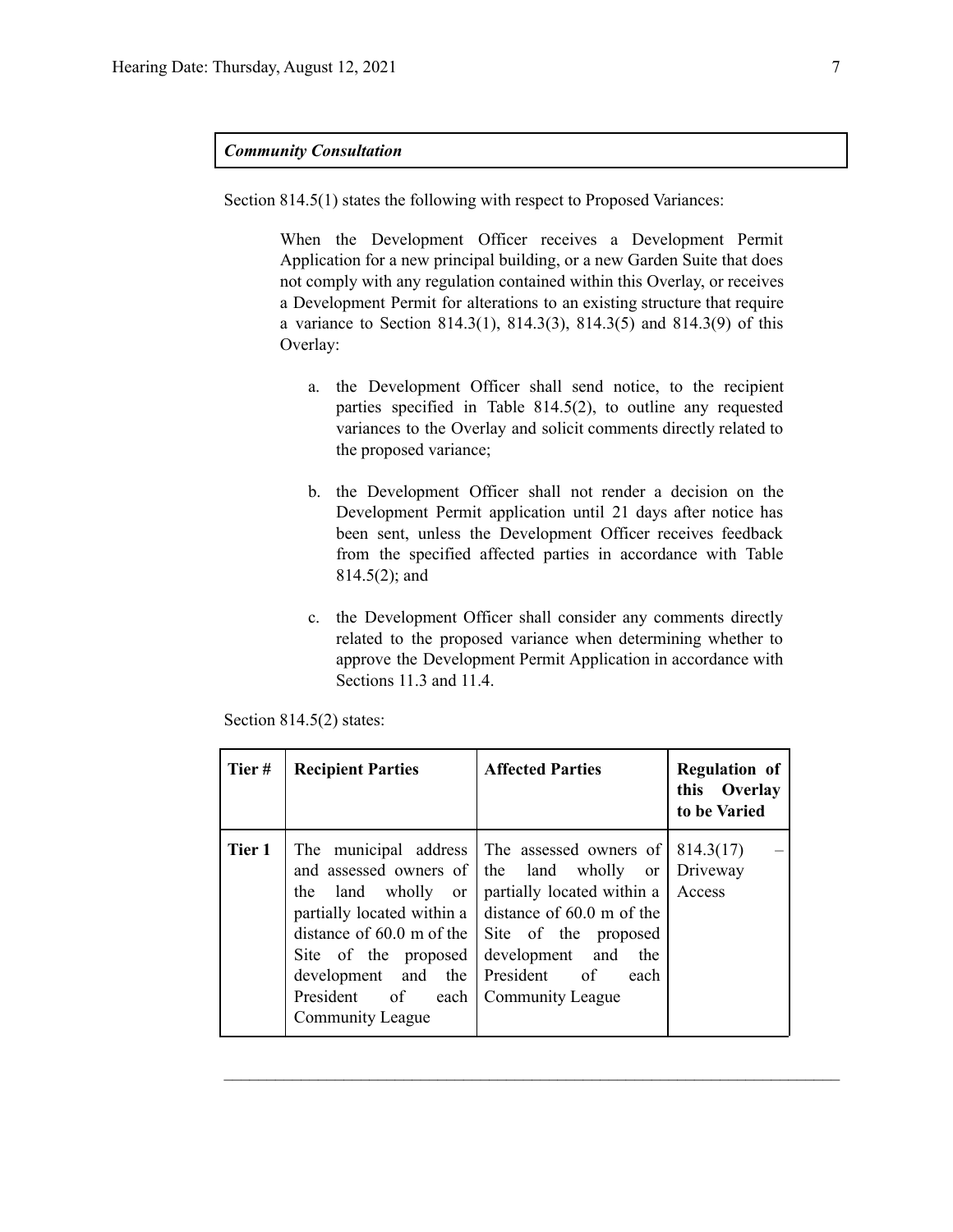## Notice to Applicant/Appellant

Provincial legislation requires that the Subdivision and Development Appeal Board issue its official decision in writing within fifteen days of the conclusion of the hearing.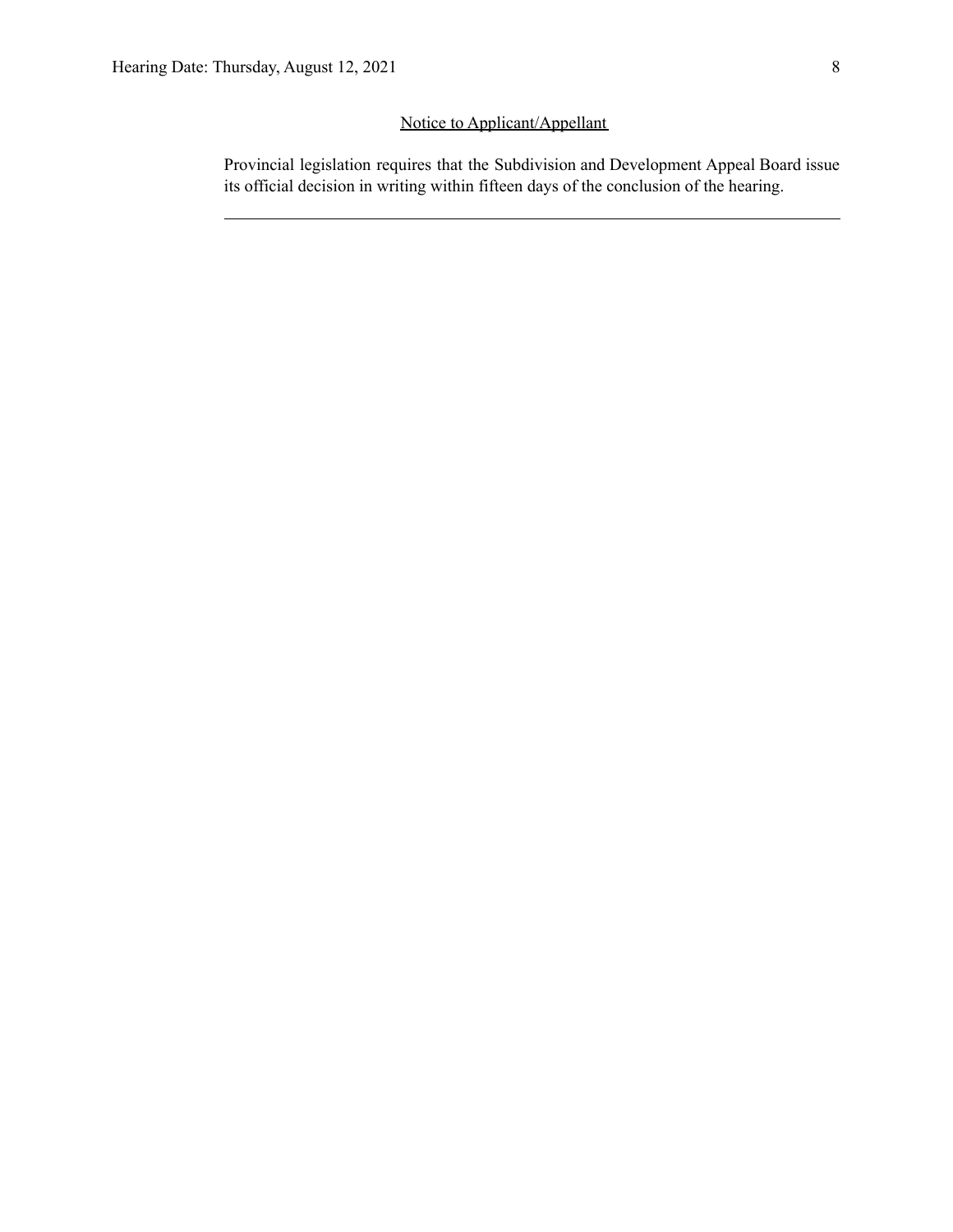| <b>Edmonton</b>                                                                                                                                                                                                                                                                                                                                                                                                                                                                                                                                                                                                                                                                                                                                                     |                    | <b>Application for</b> |                                                                         | <b>Application Date:</b><br>MAR 29, 2021<br>Printed:<br>July 14, 2021 at 2:03 PM<br>Page:<br>$left1$ of $1$ |  |
|---------------------------------------------------------------------------------------------------------------------------------------------------------------------------------------------------------------------------------------------------------------------------------------------------------------------------------------------------------------------------------------------------------------------------------------------------------------------------------------------------------------------------------------------------------------------------------------------------------------------------------------------------------------------------------------------------------------------------------------------------------------------|--------------------|------------------------|-------------------------------------------------------------------------|-------------------------------------------------------------------------------------------------------------|--|
| Minor Development Permit                                                                                                                                                                                                                                                                                                                                                                                                                                                                                                                                                                                                                                                                                                                                            |                    |                        |                                                                         |                                                                                                             |  |
| This document is a Development Permit Decision for the development application described below.                                                                                                                                                                                                                                                                                                                                                                                                                                                                                                                                                                                                                                                                     |                    |                        |                                                                         |                                                                                                             |  |
| <b>Applicant</b>                                                                                                                                                                                                                                                                                                                                                                                                                                                                                                                                                                                                                                                                                                                                                    |                    |                        |                                                                         | Property Address(es) and Legal Description(s)                                                               |  |
|                                                                                                                                                                                                                                                                                                                                                                                                                                                                                                                                                                                                                                                                                                                                                                     |                    |                        | 12925 - 114 STREET NW                                                   | Plan 2923R Blk D Lot 25                                                                                     |  |
|                                                                                                                                                                                                                                                                                                                                                                                                                                                                                                                                                                                                                                                                                                                                                                     |                    |                        | Specific Address(es)                                                    |                                                                                                             |  |
|                                                                                                                                                                                                                                                                                                                                                                                                                                                                                                                                                                                                                                                                                                                                                                     |                    |                        | Entryway: 12925 - 114 STREET NW                                         |                                                                                                             |  |
|                                                                                                                                                                                                                                                                                                                                                                                                                                                                                                                                                                                                                                                                                                                                                                     |                    |                        | Building: 12925 - 114 STREET NW                                         |                                                                                                             |  |
|                                                                                                                                                                                                                                                                                                                                                                                                                                                                                                                                                                                                                                                                                                                                                                     |                    |                        |                                                                         |                                                                                                             |  |
| <b>Scope of Application</b><br>To construct a Single Detached House with front attached Garage, Unenclosed Front Porch, rear uncovered deck (4.52m x 2.90m),<br>and fireplace.                                                                                                                                                                                                                                                                                                                                                                                                                                                                                                                                                                                      |                    |                        |                                                                         |                                                                                                             |  |
| <b>Permit Details</b>                                                                                                                                                                                                                                                                                                                                                                                                                                                                                                                                                                                                                                                                                                                                               |                    |                        |                                                                         |                                                                                                             |  |
|                                                                                                                                                                                                                                                                                                                                                                                                                                                                                                                                                                                                                                                                                                                                                                     |                    |                        |                                                                         |                                                                                                             |  |
| # of Dwelling Units Add/Remove: 0<br># of Secondary Suite Dwelling Units To Construct:                                                                                                                                                                                                                                                                                                                                                                                                                                                                                                                                                                                                                                                                              |                    |                        | # of Primary Dwelling Units To Construct: 1<br>Class of Permit: Class B |                                                                                                             |  |
| Client File Reference Number:                                                                                                                                                                                                                                                                                                                                                                                                                                                                                                                                                                                                                                                                                                                                       |                    |                        | Lot Grading Needed?:                                                    |                                                                                                             |  |
| Minor Dev. Application Fee: Single Detached House                                                                                                                                                                                                                                                                                                                                                                                                                                                                                                                                                                                                                                                                                                                   |                    |                        | New Sewer Service Required: N                                           |                                                                                                             |  |
| Secondary Suite Included ?: N                                                                                                                                                                                                                                                                                                                                                                                                                                                                                                                                                                                                                                                                                                                                       |                    |                        | Stat. Plan Overlay/Annex Area: Mature Neighbourhood<br>Overlay          |                                                                                                             |  |
| <b>Development Application Decision</b><br>Refused<br>Issue Date: Jul 14, 2021 Development Authority: ZHOU, ROWLEY<br><b>Reason for Refusal</b><br>1. Vehicular Access - Where the Site Abuts a Lane, vehicular access shall be from the Lane and no existing vehicular access from a<br>public roadway other than a Lane shall be permitted to continue (Section 814.3.17).<br>Proposed: The vehicular access is located off of 114 Street (front) instead of the Lane.<br><b>Rights of Appeal</b><br>The Applicant has the right of appeal to the Subdivision and Development Appeal Board (SDAB) within 21 days after the date on<br>which the decision is made as outlined in Chapter M-26.<br>Section 683 through 689 of the Municipal Government Act.<br>Fees |                    |                        |                                                                         |                                                                                                             |  |
|                                                                                                                                                                                                                                                                                                                                                                                                                                                                                                                                                                                                                                                                                                                                                                     | <b>Fee Amount</b>  | <b>Amount Paid</b>     | Receipt #                                                               | <b>Date Paid</b>                                                                                            |  |
| Lot Grading Fee                                                                                                                                                                                                                                                                                                                                                                                                                                                                                                                                                                                                                                                                                                                                                     | \$148.00           | \$148.00               | 08279500655J001                                                         | Apr 10, 2021                                                                                                |  |
| Dev. Application Fee                                                                                                                                                                                                                                                                                                                                                                                                                                                                                                                                                                                                                                                                                                                                                | \$502.00           | \$502.00               | 08279500655J001                                                         | Apr 10, 2021                                                                                                |  |
| Development Permit Inspection Fee                                                                                                                                                                                                                                                                                                                                                                                                                                                                                                                                                                                                                                                                                                                                   | \$211.00           |                        | \$211.00 08279500655J001                                                | Apr 10, 2021                                                                                                |  |
| <b>Total GST Amount:</b><br>Totals for Permit:                                                                                                                                                                                                                                                                                                                                                                                                                                                                                                                                                                                                                                                                                                                      | \$0.00<br>\$861.00 | \$861.00               |                                                                         |                                                                                                             |  |
|                                                                                                                                                                                                                                                                                                                                                                                                                                                                                                                                                                                                                                                                                                                                                                     |                    |                        |                                                                         |                                                                                                             |  |
|                                                                                                                                                                                                                                                                                                                                                                                                                                                                                                                                                                                                                                                                                                                                                                     |                    |                        |                                                                         |                                                                                                             |  |
| <b>THIS IS NOT A PERMIT</b>                                                                                                                                                                                                                                                                                                                                                                                                                                                                                                                                                                                                                                                                                                                                         |                    |                        |                                                                         |                                                                                                             |  |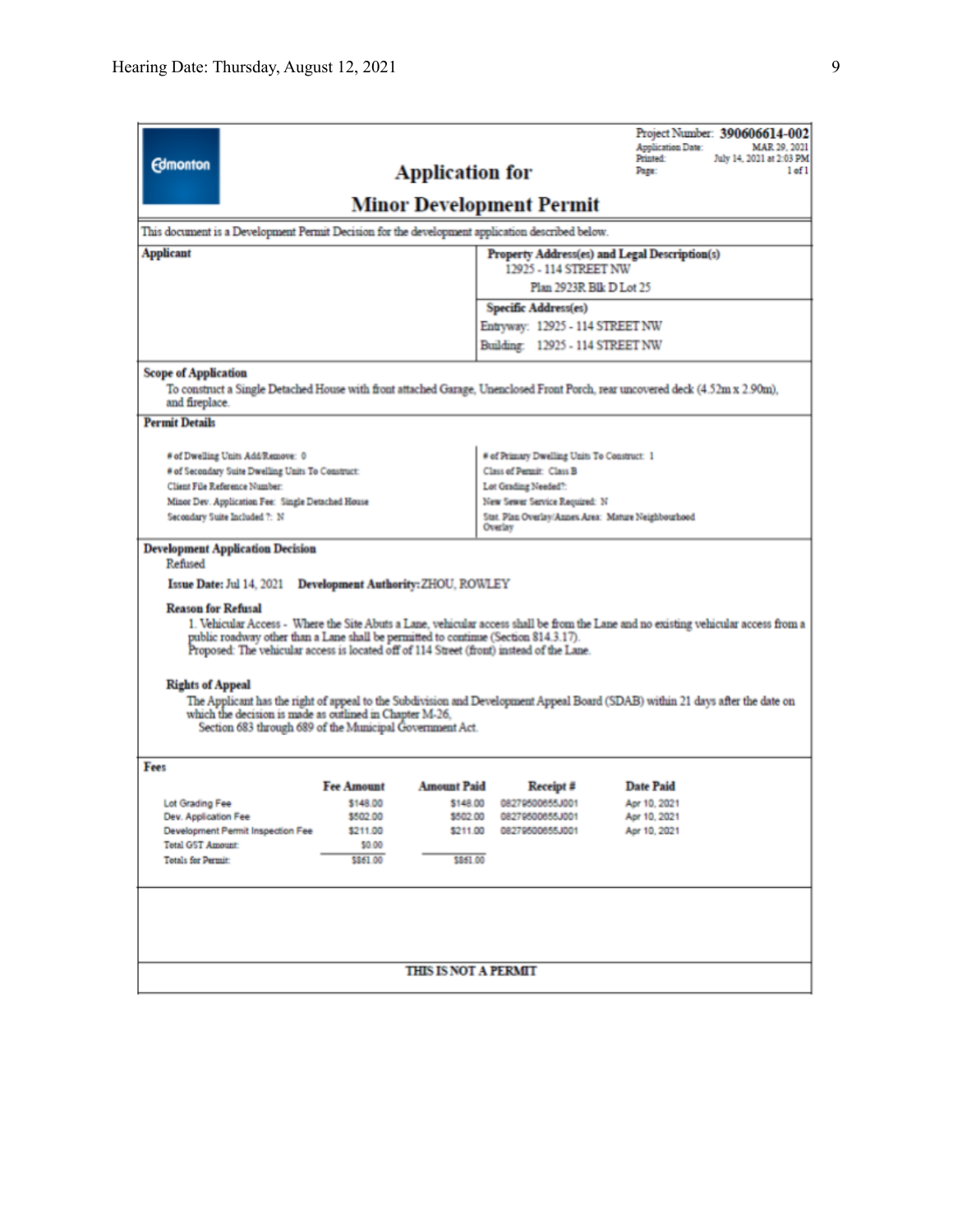

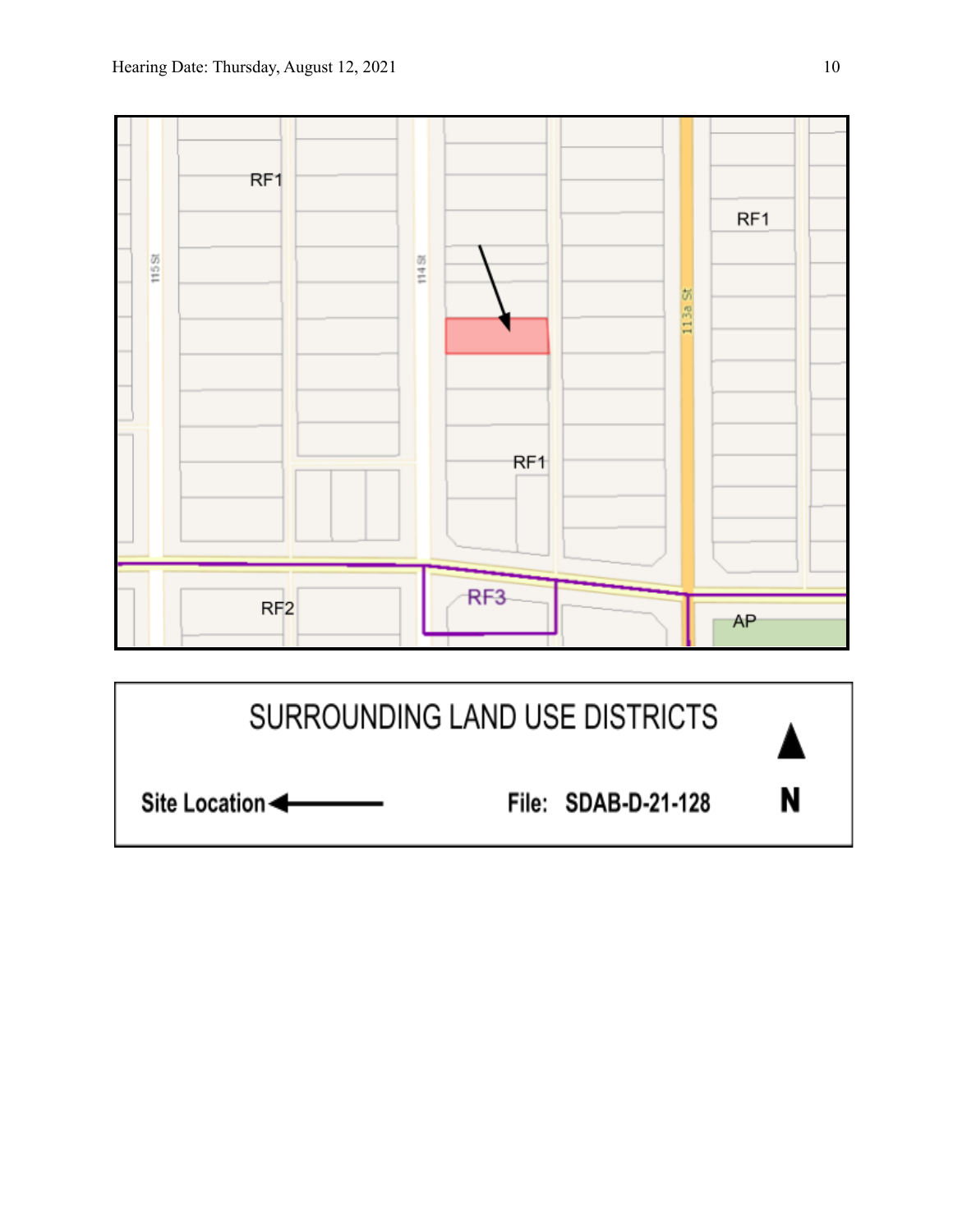#### ITEM II: 10:30 A.M. FILE: SDAB-D-21-130

| AN APPEAL FROM THE DECISION OF THE DEVELOPMENT OFFICER |                                                              |  |
|--------------------------------------------------------|--------------------------------------------------------------|--|
| <b>APPELLANT:</b>                                      |                                                              |  |
| <b>APPLICATION NO.:</b>                                | 400274542-002                                                |  |
| <b>APPLICATION TO:</b>                                 | Install a Freestanding On-Premises Sign (REFINERY<br>CHURCH) |  |
| <b>DECISION OF THE</b><br>DEVELOPMENT AUTHORITY:       | Refused                                                      |  |
| <b>DECISION DATE:</b>                                  | July 14, 2021                                                |  |
| <b>DATE OF APPEAL:</b>                                 | July 15, 2021                                                |  |
| MUNICIPAL DESCRIPTION<br>OF SUBJECT PROPERTY:          | 3604 - 76 Avenue NW                                          |  |
| <b>LEGAL DESCRIPTION:</b>                              | Plan 0125636 Blk 24 Lot 3                                    |  |
| ZONE:                                                  | (IB) Industrial Business Zone                                |  |
| <b>OVERLAY:</b>                                        | N/A                                                          |  |
| <b>STATUTORY PLAN:</b>                                 | N/A                                                          |  |
|                                                        |                                                              |  |

## *Grounds for Appeal*

The Appellant provided the following reasons for appealing the decision of the Development Authority:

> Hi Signs is wishing to appeal the decision of the Development Authority due to the factors outlined below:

> Currently, the existing sign position sits 3 meters back from the property line and down a partial embankment. Being 3 meters back from the property line, the current sign is approximately 43' from the closest edge of the road. With the current location of the sign, visibility from drivers heading east and west along 76th ave is poor. Since the current sign is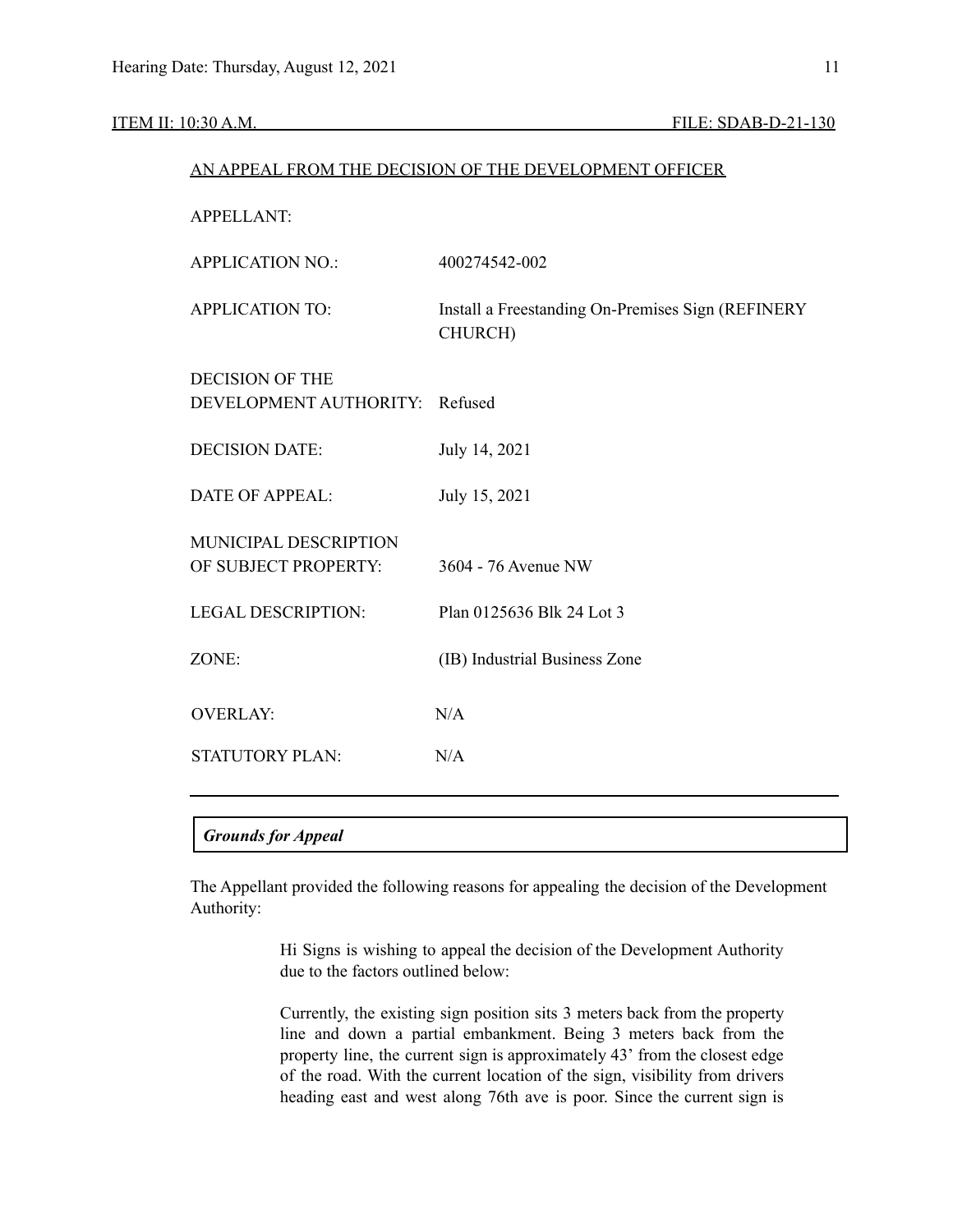parallel to the road, drivers often have to turn their vision to see the current sign. This creates an existing sign location that is ineffective and outside a drivers regular field of vision. Hi Signs has proposed a new single pole pylon sign with a double-sided illuminated sign cabinet that will sit approximately 15' above the ground (to the bottom of the sign cabinet). Our proposed location would be 1 meter back from the property line, this would result in the overhang of the illuminated sign cabinet spilling about 4' into the right of way (the pole and foundation would be 1m within the property line). With the perpendicular positioning of the proposed sign and location closer to the road, drivers would be able to see the sign more easily.

#### *General Matters*

#### **Appeal Information:**

The *Municipal Government Act*, RSA 2000, c M-26 states the following:

#### **Grounds for Appeal**

**685(1)** If a development authority

- (a) fails or refuses to issue a development permit to a person,
- (b) issues a development permit subject to conditions, or
- (c) issues an order under section 645,

the person applying for the permit or affected by the order under section 645 may appeal to the subdivision and development appeal board.

...

**(2)** In addition to an applicant under subsection (1), any person affected by an order, decision or development permit made or issued by a development authority may appeal the decision in accordance with subsection  $(2.1)$ .

#### **Appeals**

**686(1)** A development appeal to a subdivision and development appeal board is commenced by filing a notice of the appeal, containing reasons, with the board,

- (a) in the case of an appeal made by a person referred to in section 685(1)
	- (i) with respect to an application for a development permit,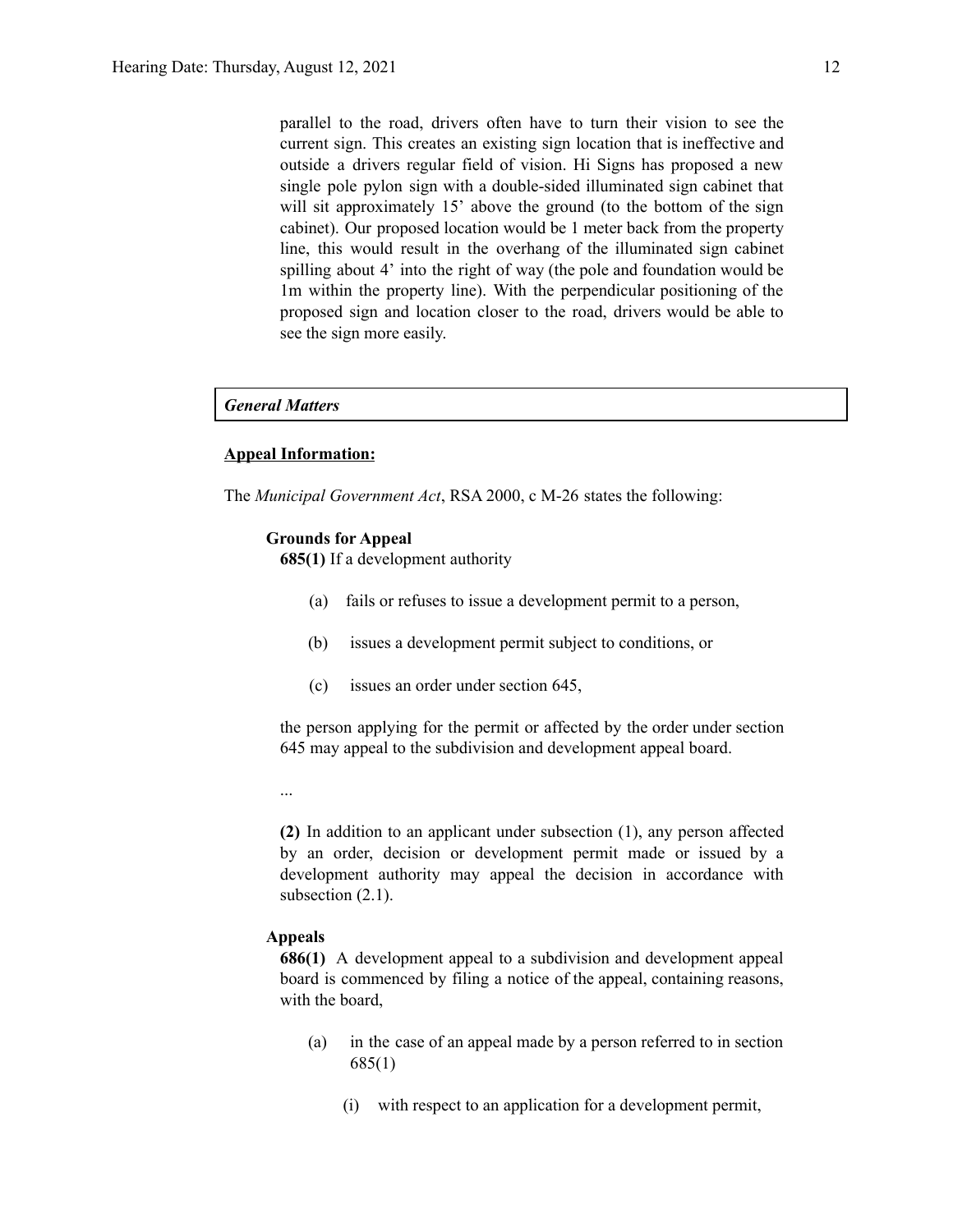- (A) within 21 days after the date on which the written decision is given under section 642, or
- (B) if no decision is made with respect to the application within the 40-day period, or within any extension of that period under section 684, within 21 days after the date the period or extension expires,
- or
- (ii) with respect to an order under section 645, within 21 days after the date on which the order is made, or
- (b) in the case of an appeal made by a person referred to in section 685(2), within 21 days after the date on which the notice of the issuance of the permit was given in accordance with the land use bylaw.

#### **Hearing and Decision**

**687(3)** In determining an appeal, the board hearing the appeal referred to in subsection (1)

…

- (a.1) must comply with the land use policies;
- (a.2) subject to section 638, must comply with any applicable statutory plans;
- (a.3) subject to clause (a.4) and (d), must comply with any land use bylaw in effect;
- (a.4) must comply with the applicable requirements of the regulations under the *Gaming, Liquor and Cannabis Act* respecting the location of premises described in a cannabis licence and distances between those premises and other premises;
	- …
	- (c) may confirm, revoke or vary the order, decision or development permit or any condition attached to any of them or make or substitute an order, decision or permit of its own;
	- (d) may make an order or decision or issue or confirm the issue of a development permit even though the proposed development does not comply with the land use bylaw if, in its opinion,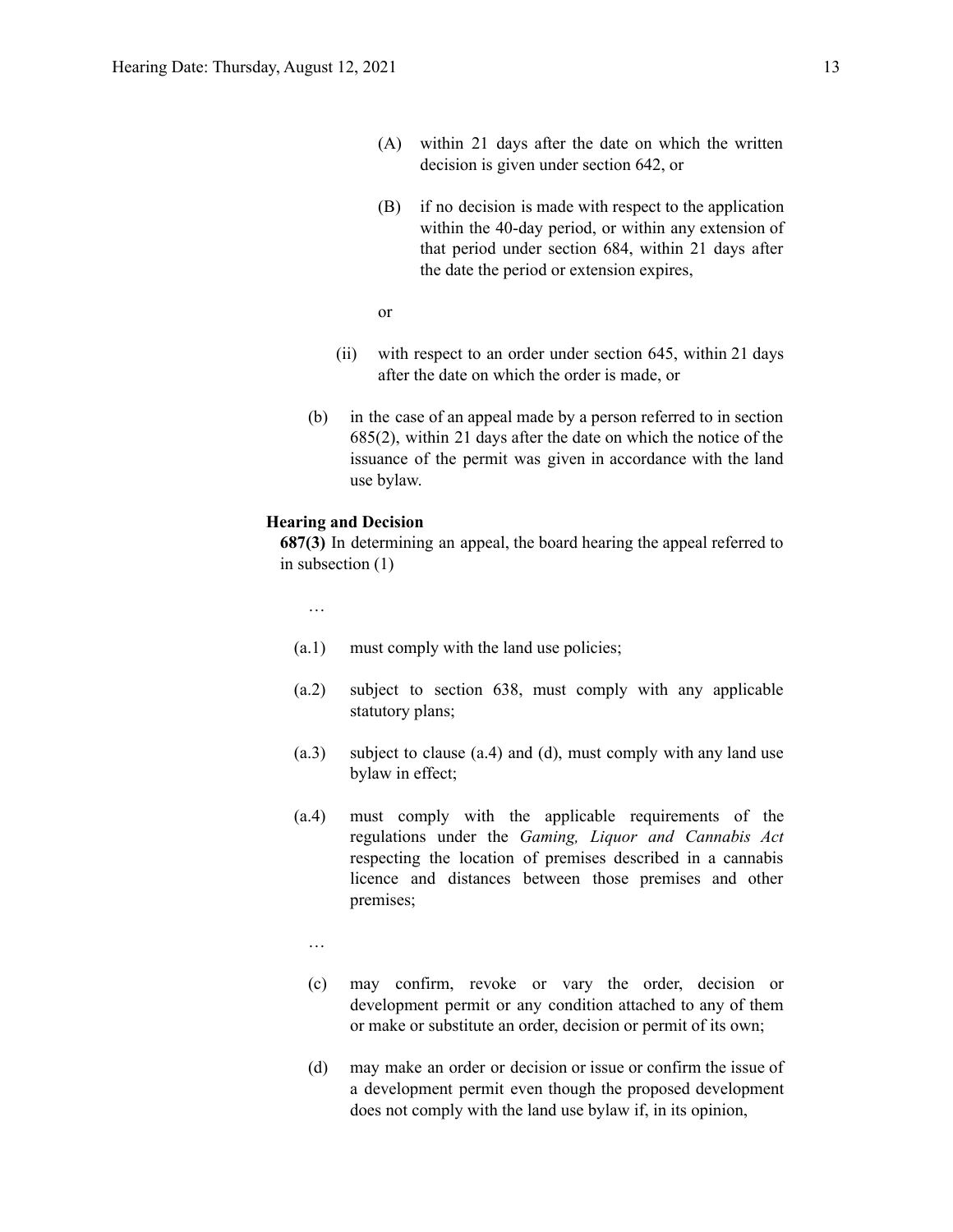- (i) the proposed development would not
	- (A) unduly interfere with the amenities of the neighbourhood, or
	- (B) materially interfere with or affect the use, enjoyment or value of neighbouring parcels of land,

and

(ii) the proposed development conforms with the use prescribed for that land or building in the land use bylaw.

#### **General Provisions from the** *Edmonton Zoning Bylaw:*

Under section 400.2(15), a **Freestanding On-premises Sign** is a **Permitted Use** in the **(IB) Industrial Business Zone.**

Under section 7.9(4), **Freestanding On-premises Signs** means "a Freestanding Sign, which is a Permanent Sign, displays On-premises Advertising and contains no Digital Copy."

Under section 6.2, a **Freestanding Sign** means:

means a Sign supported independently of a building.



Section 400.1 states that the **General Purpose** of the **(IB) Industrial Business Zone** is:

to provide for industrial businesses that carry out their operations such that no nuisance is created or apparent outside an enclosed building and such that the Zone is compatible with any adjacent non-industrial Zone, and to accommodate limited, compatible non-industrial businesses. This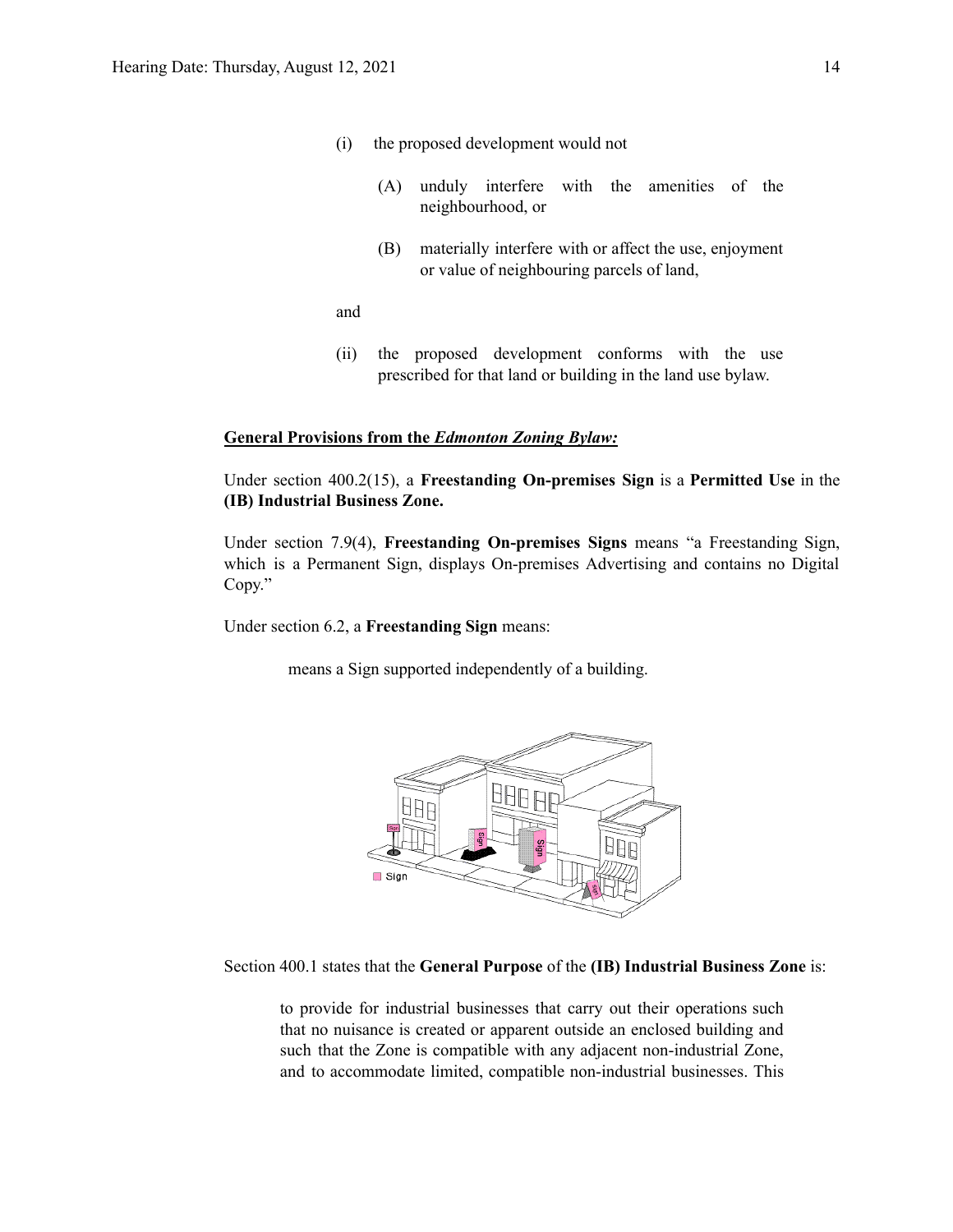Zone should normally be located on the periphery of industrial areas and adjacent to arterial or major collector roadways.

Section 400.4(6) states "Signs shall comply with the regulations found in the Schedule 59F."

### *Sign Regulations - General Provisions*

Schedule 59.2(12) states:

All Freestanding Signs, Temporary Signs, Major Digital Signs, Minor Digital On-premises Signs, Minor Digital Off-premises Signs, and Minor Digital On-premises Off-premises Signs shall be located so that all portions of the Sign and its support structure are completely located within the property and no part of the Sign may project beyond the property lines unless otherwise specified in a Sign Schedule.

#### **Development Officer's Determination**

**1. Section 59.2(12) All Freestanding Signs, shall be located so that all portions of the Sign and its support structure are completely located within the property and no part of the Sign may project beyond the property lines unless otherwise specified in a Sign Schedule.**

**Proposed: Sign projects 1.13 m beyond property line**

[unedited]

#### Notice to Applicant/Appellant

 $\mathcal{L}_\text{max} = \frac{1}{2} \sum_{i=1}^n \mathcal{L}_\text{max} = \frac{1}{2} \sum_{i=1}^n \mathcal{L}_\text{max} = \frac{1}{2} \sum_{i=1}^n \mathcal{L}_\text{max} = \frac{1}{2} \sum_{i=1}^n \mathcal{L}_\text{max} = \frac{1}{2} \sum_{i=1}^n \mathcal{L}_\text{max} = \frac{1}{2} \sum_{i=1}^n \mathcal{L}_\text{max} = \frac{1}{2} \sum_{i=1}^n \mathcal{L}_\text{max} = \frac{1}{2} \sum_{i=$ 

Provincial legislation requires that the Subdivision and Development Appeal Board issue its official decision in writing within fifteen days of the conclusion of the hearing.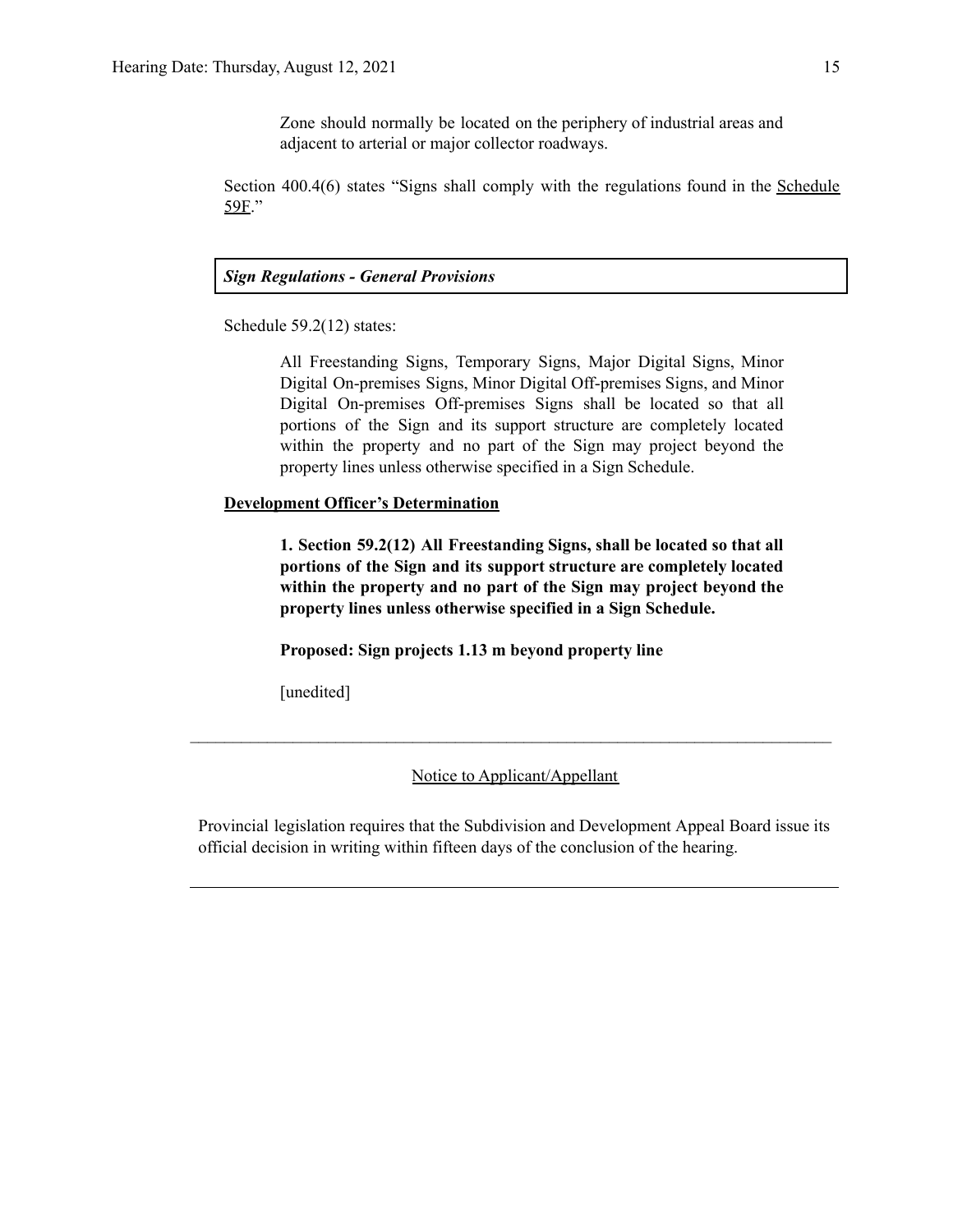|                                                                                                                                                                                          | Project Number: 400274542-002<br>Application Date:<br>JUN 22, 2021 |  |  |  |
|------------------------------------------------------------------------------------------------------------------------------------------------------------------------------------------|--------------------------------------------------------------------|--|--|--|
| <b>Edmonton</b>                                                                                                                                                                          | Printed:<br>July 14, 2021 at 3:20 PM                               |  |  |  |
| <b>Application for</b>                                                                                                                                                                   | Page:<br>$1$ of $1$                                                |  |  |  |
|                                                                                                                                                                                          | <b>Sign Permit</b>                                                 |  |  |  |
| This document is a Development Permit Decision for the development application described below.                                                                                          |                                                                    |  |  |  |
| Applicant                                                                                                                                                                                | Property Address(es) and Legal Description(s)                      |  |  |  |
|                                                                                                                                                                                          | 3604 - 76 AVENUE NW                                                |  |  |  |
|                                                                                                                                                                                          | Plan 0125636 Blk 24 Lot 3                                          |  |  |  |
|                                                                                                                                                                                          |                                                                    |  |  |  |
|                                                                                                                                                                                          |                                                                    |  |  |  |
|                                                                                                                                                                                          |                                                                    |  |  |  |
| <b>Scope of Application</b>                                                                                                                                                              |                                                                    |  |  |  |
| To install a Freestanding On-Premises Sign (REFINERY CHURCH).                                                                                                                            |                                                                    |  |  |  |
| <b>Permit Details</b>                                                                                                                                                                    |                                                                    |  |  |  |
|                                                                                                                                                                                          |                                                                    |  |  |  |
| ASA Sticker No./Name of Engineer:                                                                                                                                                        | Class of Permit: Class B                                           |  |  |  |
| Construction Value: 32282                                                                                                                                                                | Expiry Date:                                                       |  |  |  |
|                                                                                                                                                                                          |                                                                    |  |  |  |
| Fascia Off-premises Sign: 0                                                                                                                                                              | Freestanding Off-premises Sign: 0                                  |  |  |  |
| Fascia On-premises Sign: 0                                                                                                                                                               | Freestanding On-premises Sign: 1                                   |  |  |  |
| Roof Off-premises Sign: 0                                                                                                                                                                | Projecting Off-premises Sign: 0                                    |  |  |  |
| Roof On-premises Sign: 0                                                                                                                                                                 | Projecting On-premises Sign: 0                                     |  |  |  |
| Minor Digital On-premises Sign: 0                                                                                                                                                        | Replacement Panel on Existing Sign: 0                              |  |  |  |
| Minor Digital Off-premises Sign: 0                                                                                                                                                       | Comprehensive Sign Design: 0                                       |  |  |  |
| Minor Digital On/Off-premises Sign: 0                                                                                                                                                    | Major Digital Sign: 0                                              |  |  |  |
| <b>Development Application Decision</b><br>Refused                                                                                                                                       |                                                                    |  |  |  |
| Issue Date: Jul 14, 2021<br><b>Development Authority: MERCIER, KELSEY</b>                                                                                                                |                                                                    |  |  |  |
|                                                                                                                                                                                          |                                                                    |  |  |  |
| <b>Reason for Refusal</b>                                                                                                                                                                |                                                                    |  |  |  |
| 1. Section 59.2(12) All Freestanding Signs, shall be located so that all portions of the Sign and its support structure are completely                                                   |                                                                    |  |  |  |
| located within the property and no part of the Sign may project beyond the property lines unless otherwise specified in a Sign<br>Schedule.                                              |                                                                    |  |  |  |
|                                                                                                                                                                                          |                                                                    |  |  |  |
| Proposed: Sign projects 1.13 m beyond property line                                                                                                                                      |                                                                    |  |  |  |
|                                                                                                                                                                                          |                                                                    |  |  |  |
| <b>Rights of Appeal</b>                                                                                                                                                                  |                                                                    |  |  |  |
| THE Applicant has THE RIGHT OF appeal TO THE Subdivision AND Development Appeal Board (SDAB) WITHIN 21 days<br>AFTER THE date ON which THE decision IS made AS outlined IN Chapter M-26, |                                                                    |  |  |  |
| SECTION 683 THROUGH 689 OF THE Municipal Government Act.                                                                                                                                 |                                                                    |  |  |  |
|                                                                                                                                                                                          |                                                                    |  |  |  |
| Fees                                                                                                                                                                                     |                                                                    |  |  |  |
| <b>Fee Amount</b><br><b>Amount Paid</b>                                                                                                                                                  | <b>Date Paid</b><br>Receipt #                                      |  |  |  |
| \$375.00<br><b>Sign Development Application Fee</b>                                                                                                                                      | \$375.00 11602506312/0010<br>Jun 22, 2021                          |  |  |  |
| <b>Total GST Amount:</b><br>\$0.00                                                                                                                                                       |                                                                    |  |  |  |
| <b>Totals for Permit-</b><br>\$375.00                                                                                                                                                    | \$375.00                                                           |  |  |  |
|                                                                                                                                                                                          |                                                                    |  |  |  |
|                                                                                                                                                                                          |                                                                    |  |  |  |
| <b>THIS IS NOT A PERMIT</b>                                                                                                                                                              |                                                                    |  |  |  |
|                                                                                                                                                                                          |                                                                    |  |  |  |